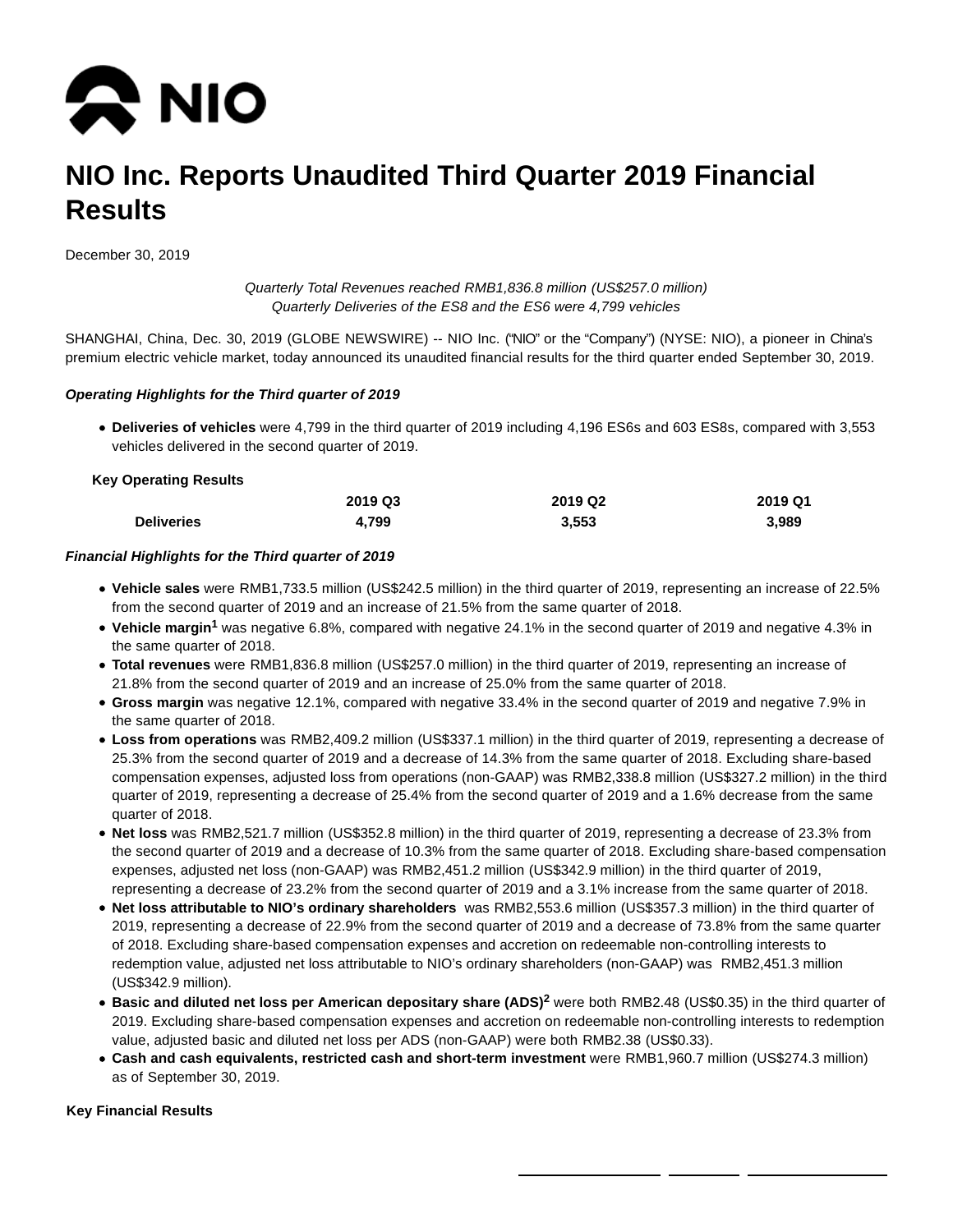# **(in RMB million, except for per ordinary share data and percentage)**

|                                                                   | 2019 Q3   | 2019 Q2    | 2018 Q3   | % $Change3$ |          |
|-------------------------------------------------------------------|-----------|------------|-----------|-------------|----------|
|                                                                   |           |            |           | QoQ         | YoY      |
| <b>Vehicle Sales</b>                                              | 1,733.5   | 1.414.5    | 1,426.9   | 22.5%       | 21.5%    |
| Vehicle Margin                                                    | $-6.8%$   | $-24.1%$   | $-4.3%$   | 17.3%       | $-2.5\%$ |
| <b>Total Revenues</b>                                             | 1,836.8   | 1,508.6    | 1,469.6   | 21.8%       | 25.0%    |
| Gross Margin                                                      | $-12.1%$  | $-33.4%$   | $-7.9%$   | 21.3%       | -4.2%    |
| Loss from Operations                                              | (2,409.2) | (3,226.1)  | (2,809.9) | $-25.3%$    | $-14.3%$ |
| Adjusted Loss from Operations (non-GAAP)                          | (2,338.8) | (3, 133.9) | (2,377.7) | $-25.4\%$   | -1.6%    |
| Net Loss                                                          | (2,521.7) | (3,285.8)  | (2,810.4) | $-23.3%$    | $-10.3%$ |
| Adjusted Net Loss (non-GAAP)                                      | (2,451.2) | (3, 193.6) | (2,378.2) | $-23.2%$    | 3.1%     |
| Net Loss Attributable to Ordinary Shareholders                    | (2,553.6) | (3,313.7)  | (9,756.8) | $-22.9%$    | -73.8%   |
| Net Loss per Ordinary Share-Basic and Diluted                     | (2.48)    | (3.23)     | (42.59)   | $-23.1%$    | -94.2%   |
| Adjusted Net Loss per Ordinary Share-Basic and Diluted (non-GAAP) | (2.38)    | (3.11)     | (10.35)   | $-23.3%$    | -77.0%   |

## **New Product Announcements**

- On December 28, 2019, the third NIO Day was held in Shenzhen, China. The Company announced the 100-kWh battery pack and 20-kW DC Power Home. Deliveries of 100-kWh battery pack are estimated to begin in 2020 Q4 and expected to significantly improve the driving range of all NIO vehicle models. Aided by the Company's proprietary battery-swap technologies, NIO offers its users flexible battery upgrade programs, making "Battery as a Service" a unique value proposition.
- At this event, the Company unveiled its third production model, the EC6, a smart premium electric coupe SUV. The EC6 performance version is equipped with a 160-kW permanent magnet motor and a 240-kW induction motor and capable of accelerating from zero to 100 kph in just 4.7 seconds. With the 100-kWh battery pack, the EC6 performance version boasts an NEDC range of up to 615 km. NIO plans to announce the prices and specifications of EC6 in July and the delivery is expected to begin in September 2020.
- During the NIO Day, the Company released the all-new ES8, the flagship smart premium electric SUV. With the 100-kWh battery pack, the all-new ES8 has an NEDC range of up to 580 km, a major improvement in its range performance. The Company plans to commence deliveries of the new ES8 in April 2020.

# **CEO and CFO Comments**

"NIO delivered a total of 4,799 ES8 and ES6 vehicles in the third quarter of 2019, representing a 35.1% increase from the second quarter. The electric vehicle sector experienced substantial softness in the second half of 2019 after the reduction of EV subsidies in China. Despite the challenges, NIO's sales improved solidly since September," said William Bin Li, founder, chairman and chief executive officer of NIO. "Our strong performance was attributable to the competitiveness of our products and services, the recognition and strong support from our user community, and our sales network expansion strategy as we continue to launch more efficient NIO Spaces. We expect over 8,000 vehicles to be delivered in the fourth quarter, a record of quarterly deliveries in our history. With that, the total aggregate deliveries in 2019 are estimated to reach over 20,300.

"On December 28, we hosted our third annual NIO Day, dedicated to and for, our user community. During the event, we unveiled a brand-new model, the EC6, a smart premium electric coupe SUV, showcasing our pursuit of both high performance and stylish design in our products. We also launched the all-new ES8, NIO's flagship model, being well positioned to become the most competitive electric SUV in the mid to large size segment. Furthermore, we will make available a 100-kWh battery pack, which will significantly increase the NEDC driving range of the new ES8, ES6 and EC6 to 580, 610 and 615 kilometers respectively.

"We had delivered over 30,000 vehicles in 296 cities since June 2018, expanded our product offerings to 3 competitive SUV models, and successfully established the only premium EV brand from China. We are proud of our team for the speedy and solid execution. We will continue to drive forward by improving our products and services, enhancing our sales and service network, as well as building our user community," concluded Mr. Li.

"Facing a continuous soft auto market, we strongly believe the smart premium EV sector will outperform the industry in its growth rate in the foreseeable future. NIO ranked the highest in new vehicle quality among all brands in JD Power's 2019 New Energy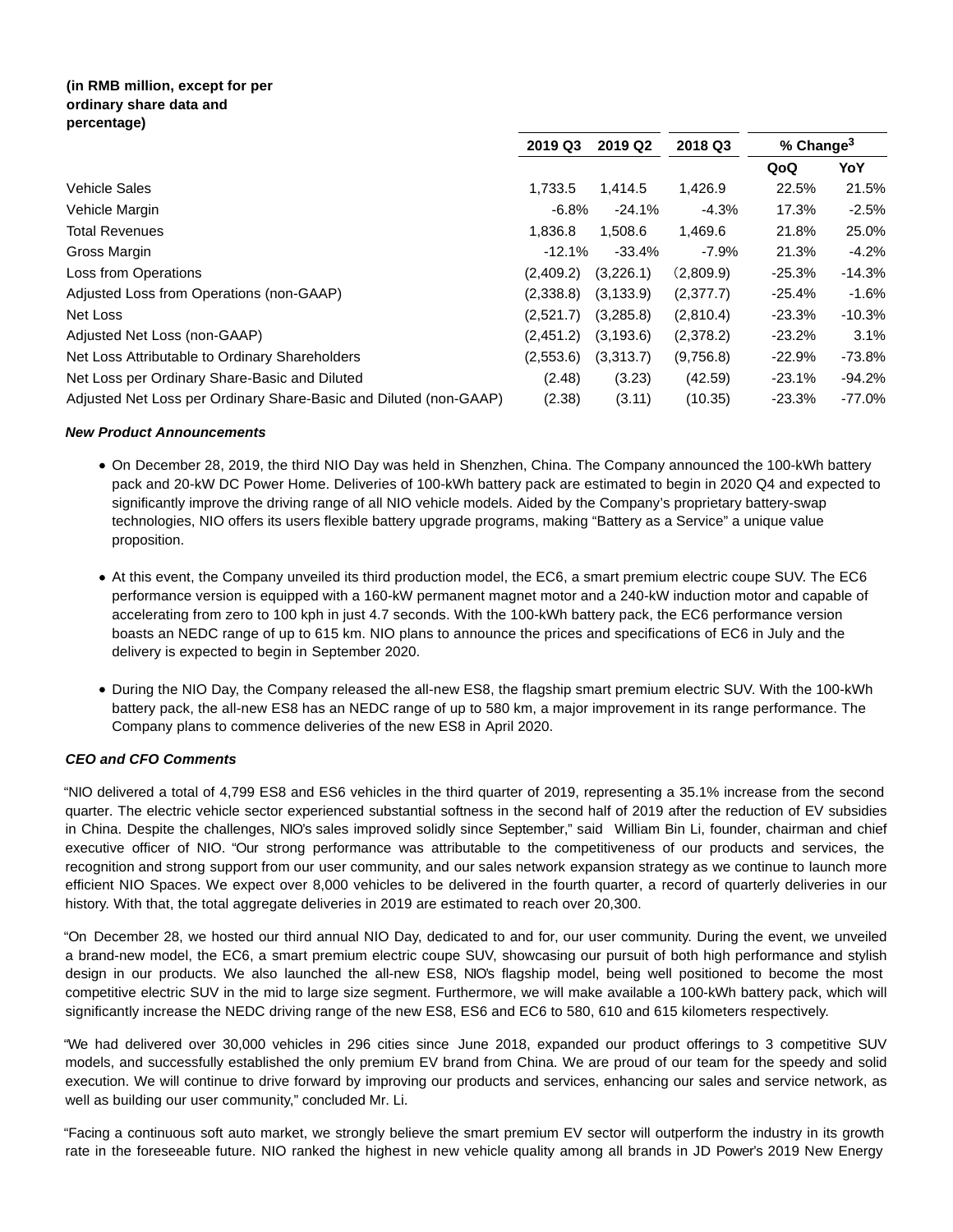Vehicle Experience Index Study. Additionally, ES6 achieved No.1 in electric SUV sales and top 10 ranking in mid-size premium SUV sales, including ICE and electric vehicle models, in China in October and November. We are pleased to see the momentum continues," added Wei Feng, NIO's chief financial officer. "During the quarter, we also implemented comprehensive cost control measures across the organization to improve operational efficiency. As a result, our third quarter SG&A and R&D expenses decreased by 18.1% and 21.3% respectively, compared with the second quarter, and we expect further efficiency gains in the fourth quarter."

## **Financial Results for the Third Quarter of 2019**

#### **Revenues**

- **Vehicle sales** in the third quarter of 2019 were RMB1,733.5 million (US\$242.5 million) in the third quarter of 2019, representing an increase of 22.5% from the second quarter of 2019 and an increase of 21.5% from the same quarter of 2018. The increase in vehicle sales over the second quarter of 2019 was mainly contributed by the sales of ES6s.
- **Other sales** in the third quarter of 2019 were RMB103.4 million (US\$14.5 million), representing an increase of 9.9% from the second quarter of 2019 and an increase of 142.1% from the same quarter of 2018. The increase in other sales over the second quarter of 2019 was mainly attributed by the increased sales of charging piles and accessories, which was in line with the increase in vehicle deliveries.
- **Total revenues** in the third quarter of 2019 were RMB1,836.8 million (US\$257.0 million), representing an increase of 21.8% from the second quarter of 2019 and an increase of 25.0% from the same quarter of 2018.

#### **Cost of Sales and Gross Margin**

- **Cost of sales** in the third quarter of 2019 was RMB2,058.4 million (US\$288.0 million), representing an increase of 2.3% from the second quarter of 2019 and an increase of 29.8% from the same quarter of 2018. The slight increase in cost of sales over the second quarter of 2019 was due to the increase of sales in the third quarter of 2019 and was offset by the decreased cost of sales compared to cost of sales in the second quarter, which included accrued recall costs in relation to the Company's voluntary recall of 4,803 vehicles announced on June 27, 2019.
- **Vehicle margin** in the third quarter of 2019 was negative 6.8%, compared with negative 24.1% in the second quarter of 2019 and negative 4.3% in the same quarter of 2018. The improved vehicle margin was mainly due to the recall costs in the second quarter of 2019 as above mentioned, and the lack thereof in the third quarter of 2019.
- **Gross margin** in the third quarter of 2019 was negative 12.1%, compared with negative 33.4% in the second quarter of 2019 and negative 7.9% in the same quarter of 2018. The increase of gross margin over the second quarter of 2019 was mainly due to the improved vehicle margin in the third quarter.

#### **Operating Expenses**

- **Research and development expenses** in the third quarter of 2019 were RMB1,023.2 million (US\$143.2 million), representing a decrease of 21.3% from the second quarter of 2019 and relatively unchanged compared with the same quarter of 2018. Excluding share-based compensation expenses, adjusted research and development expenses (non-GAAP) were RMB1,003.6 million (US\$140.4 million), representing a decrease of 21.7% from the second quarter of 2019 and an increase of 5.9% from the same quarter of 2018. The decrease in research and development expenses over the second quarter of 2019 was primarily attributed to less testing expenses incurred in the third quarter after the initial launch of ES6 in June.
- **Selling, general and administrative expenses** in the third quarter of 2019 were RMB1,164.4 million (US\$162.9 million), representing a decrease of 18.1% from the second quarter of 2019 and a decrease of 30.3% from the same quarter of 2018. Excluding share-based compensation expenses, adjusted selling, general and administrative expenses (non-GAAP) were RMB1,116.3 million (US\$156.2 million), representing a decrease of 17.4% from the second quarter of 2019 and a decrease of 15.6% from the same quarter of 2018. The decrease in selling, general and administrative expenses over the second quarter of 2019 was primarily driven by the Company's overall cost-saving measures in marketing and other supporting functions.

## **Loss from Operations**

**Loss from operations** in the third quarter of 2019 was RMB2,409.2 million (US\$337.1 million) in the third quarter of 2019, representing a decrease of 25.3% from the second quarter of 2019 and a 14.3% decrease from the same quarter of 2018. Excluding share-based compensation expenses, adjusted loss from operations (non-GAAP) was RMB2,338.8 million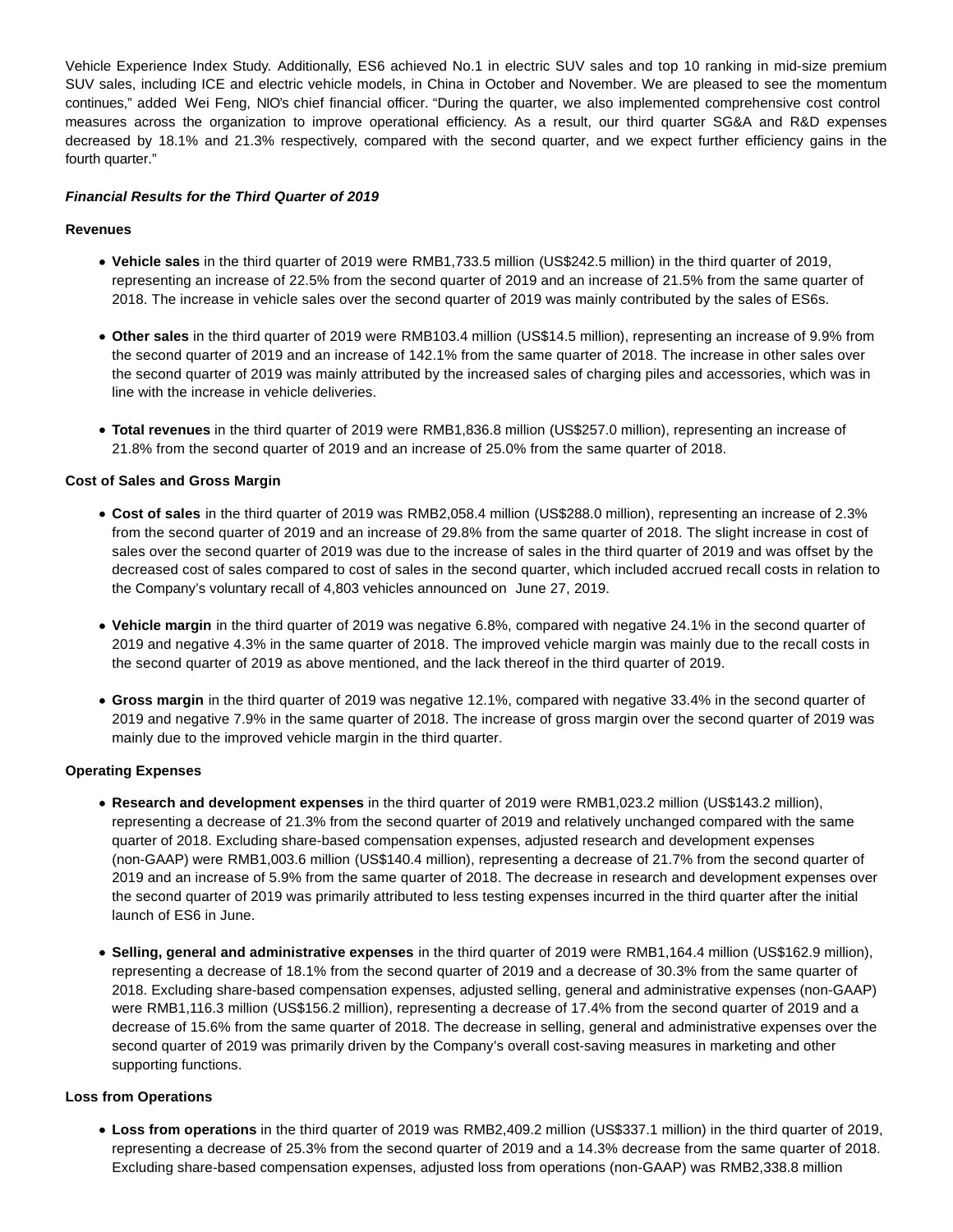(US\$327.2 million) in the third quarter of 2019, representing a decrease of 25.4% from the second quarter of 2019 and a 1.6% decrease from the same quarter of 2018.

#### **Share-based Compensation Expenses**

**Share-based compensation expenses** in the third quarter of 2019 were RMB70.4 million (US\$9.9 million), representing a decrease of 23.6% from the second quarter of 2019 and a decrease of 83.7% from the same quarter of 2018. The decrease in share-based compensation expenses over the second quarter of 2019 was primarily due to the continuous decrease of employee numbers, as well as the decreased expenses part of the share-based compensation recognized under the accelerated method.

#### **Net Loss and Earnings Per Share**

- **Net loss** was RMB2,521.7 million (US\$352.8 million) in the third quarter of 2019, representing a decrease of 23.3% from the second quarter of 2019 and a 10.3% decrease from the same quarter of 2018. Excluding share-based compensation expenses, adjusted net loss (non-GAAP) was RMB2,451.2 million (US\$342.9 million) in the third quarter of 2019, representing a decrease of 23.2% from the second quarter of 2019 and a 3.1% increase from the same quarter of 2018.
- **Net loss attributable to NIO's ordinary shareholders** in the third quarter of 2019 was RMB2,553.6 million (US\$357.3 million) in the third quarter of 2019, representing a decrease of 22.9% from the second quarter of 2019 and a decrease of 73.8% from the same quarter of 2018. Excluding share-based compensation expenses and accretion on redeemable non-controlling interests to redemption value, adjusted net loss attributable to NIO's ordinary shareholders (non-GAAP) was RMB2,451.3 million (US\$342.9 million).
- **Basic and diluted net loss per ADS** in the third quarter of 2019 were both RMB2.48 (US\$0.35). Excluding share-based compensation expenses and accretion on redeemable non-controlling interests to redemption value, adjusted basic and diluted net loss per ADS (non-GAAP) were both RMB2.38 (US\$0.33).

#### **Balance Sheets**

- **Balance of cash and cash equivalents, restricted cash and short-term investment** was RMB1,960.7 million (US\$274.3 million) as of September 30, 2019.
- The Company operates with continuous loss and negative equity. The Company's cash balance is not adequate to provide the required working capital and liquidity for continuous operation in the next 12 months. The Company's continuous operation, which has also constituted the basis of preparing the Company's third quarter unaudited financial information, depends on the Company's capability to obtain sufficient external equity or debt financing. The Company is currently working on several financing projects, the consummation of which is subject to certain uncertainties. The Company will announce any material developments or information subject to the requirements by applicable laws.
- On January 1, 2019, the Company adopted ASC 842 Leases and used the additional transition method to initially apply this new lease standard at the adoption date. Right-of-use assets and lease liabilities were recognized on the Company's consolidated financial statements.

#### **Business Outlook**

For the fourth quarter of 2019, the Company expects:

- **Deliveries of vehicles** to be over 8,000 units, representing an increase of over 66.7% from the third quarter of 2019.
- **Total revenues** to be approximately RMB2,810 million (US\$393.2 million), representing an increase by approximately 53.0% from the third quarter of 2019.

This business outlook reflects the Company's current and preliminary view on the business situation and market condition, which is subject to change.

#### **Conference Call**

Management will hold a conference call at 7:00 a.m. Eastern Time (8:00 p.m. Beijing Time) on December 30, 2019 to discuss financial results and answer questions from investors and analysts. Listeners may access the call by dialing in:

| United States: | +1-845-675-0437 |
|----------------|-----------------|
| International: | +65-6713-5090   |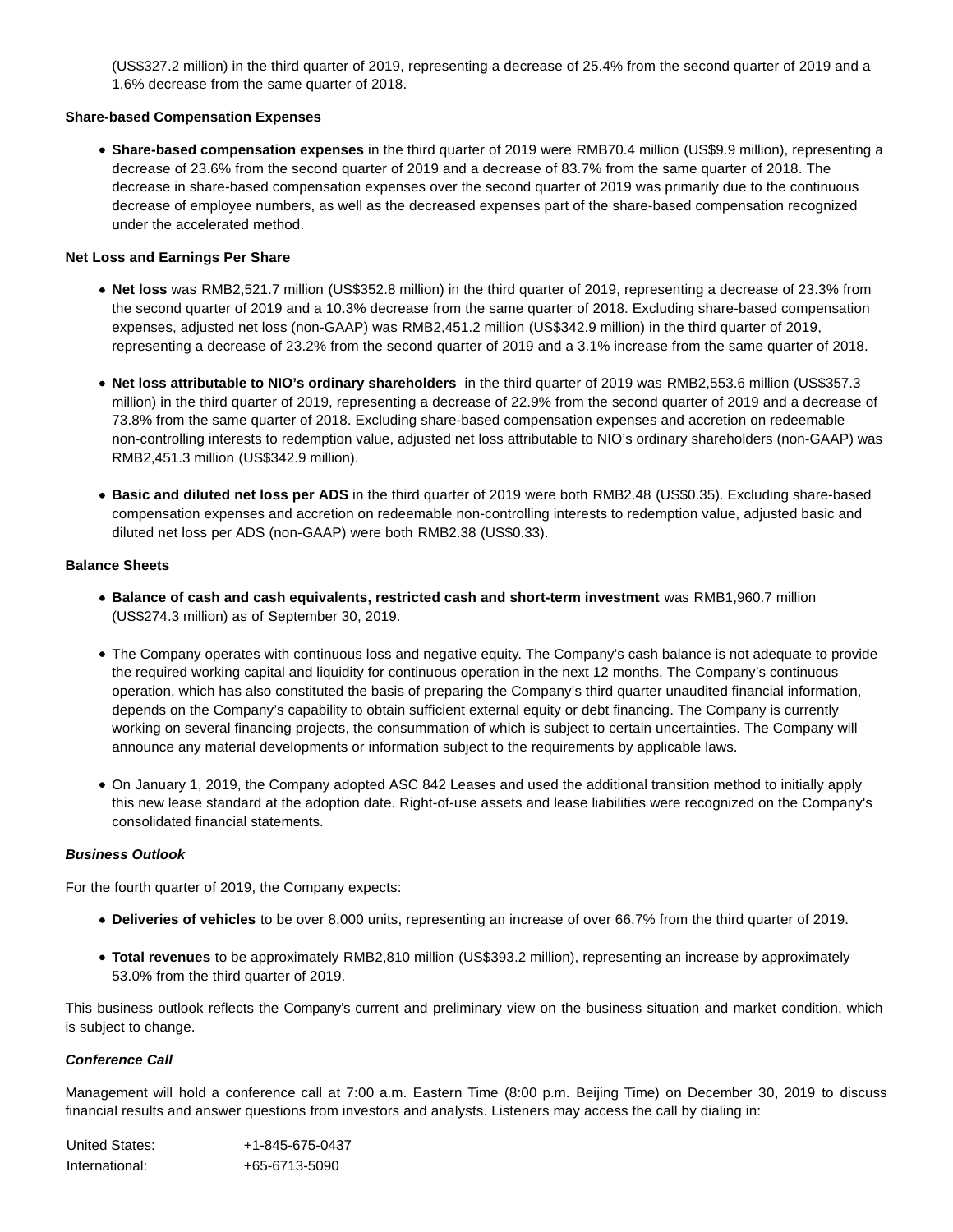Hong Kong: +852-3018-6771 Conference ID: 6378226

Additionally, a live and archived webcast of the conference call will be available on the Company's investor relations website at [http://ir.nio.com.](http://ir.nio.com/)

A replay of the conference call will be accessible by phone approximately two hours after the conclusion of the live call at the following numbers, until January 7, 2020 07:59 a.m. Eastern Time:

| United States: | +1-646-254-3697 |
|----------------|-----------------|
| International: | +61-2-8199-0299 |
| Hong Kong:     | +852-3051-2780  |
| Conference ID: | 6378226         |

#### **About NIO Inc.**

NIO Inc. is a pioneer in China's premium electric vehicle market. Founded in November 2014, NIO's mission is to shape a joyful lifestyle by offering premium smart electric vehicles and being the best user enterprise. NIO designs, jointly manufactures, and sells smart and connected premium electric vehicles, driving innovations in next generation technologies in connectivity, autonomous driving and artificial intelligence. Redefining the user experience, NIO provides users with comprehensive, convenient and innovative charging solutions and other user-centric services. NIO began deliveries of the ES8, a 7-seater high-performance premium electric SUV in China in June 2018, and its variant, the six-seater ES8, in March 2019. NIO officially launched the ES6, a 5-seater high-performance premium electric SUV, in December 2018 and began deliveries in June 2019. NIO officially launched the EC6, a 5-seater smart premium electric Coupe SUV, in December 2019 and plans to commence deliveries in 2020.

#### **Safe Harbor Statement**

This press release contains statements that may constitute "forward-looking" statements pursuant to the "safe harbor" provisions of the U.S. Private Securities Litigation Reform Act of 1995. These forward-looking statements can be identified by terminology such as "will," "expects," "anticipates," "aims," "future," "intends," "plans," "believes," "estimates," "likely to" and similar statements. Among other things, the Business Outlook and quotations from management in this announcement, as well as NIO's strategic and operational plans, contain forward-looking statements. NIO may also make written or oral forward-looking statements in its periodic reports to the U.S. Securities and Exchange Commission (the "SEC"), in its annual report to shareholders, in press releases and other written materials and in oral statements made by its officers, directors or employees to third parties. Statements that are not historical facts, including statements about NIO's beliefs, plans and expectations, are forward-looking statements. Forward-looking statements involve inherent risks and uncertainties. A number of factors could cause actual results to differ materially from those contained in any forward-looking statement, including but not limited to the following: NIO's strategies; NIO's future business development, financial condition and results of operations; NIO's ability to obtain sufficient external equity or debt financing; NIO's ability to develop and manufacture a car of sufficient quality and appeal to customers on schedule and on a large scale; its ability to grow manufacturing in collaboration with partners; its ability to provide convenient charging solutions to our customers; its ability to satisfy the mandated safety standards relating to motor vehicles; its ability to secure supply of raw materials or other components used in our vehicles; its ability to secure sufficient reservations and sales of the ES8 and ES6; its ability to control costs associated with our operations; its ability to build our NIO brand; general economic and business conditions globally and in China and assumptions underlying or related to any of the foregoing. Further information regarding these and other risks is included in NIO's filings with the SEC. All information provided in this press release is as of the date of this press release, and NIO does not undertake any obligation to update any forward-looking statement, except as required under applicable law.

#### **Non-GAAP Disclosure**

The Company uses non-GAAP measures, such as adjusted cost of sales (non-GAAP), adjusted research and development expenses (non-GAAP), adjusted selling, general and administrative expenses (non-GAAP), adjusted loss from operations (non-GAAP), adjusted net loss (non-GAAP), adjusted net loss attributable to ordinary shareholders (non-GAAP), adjusted basic and diluted net loss per share (non-GAAP) and adjusted basic and diluted net loss per ADS (non-GAAP), in evaluating its operating results and for financial and operational decision-making purposes. By excluding the impact of share-based compensation expenses, accretion on convertible redeemable preferred shares to redemption value and accretion on redeemable non-controlling interests to redemption value, the Company believes that the non-GAAP financial measures help identify underlying trends in its business and enhance the overall understanding of the Company's past performance and future prospects. The Company also believes that the non-GAAP financial measures allow for greater visibility with respect to key metrics used by the Company's management in its financial and operational decision-making.

The non-GAAP financial measures are not presented in accordance with U.S. GAAP and may be different from non-GAAP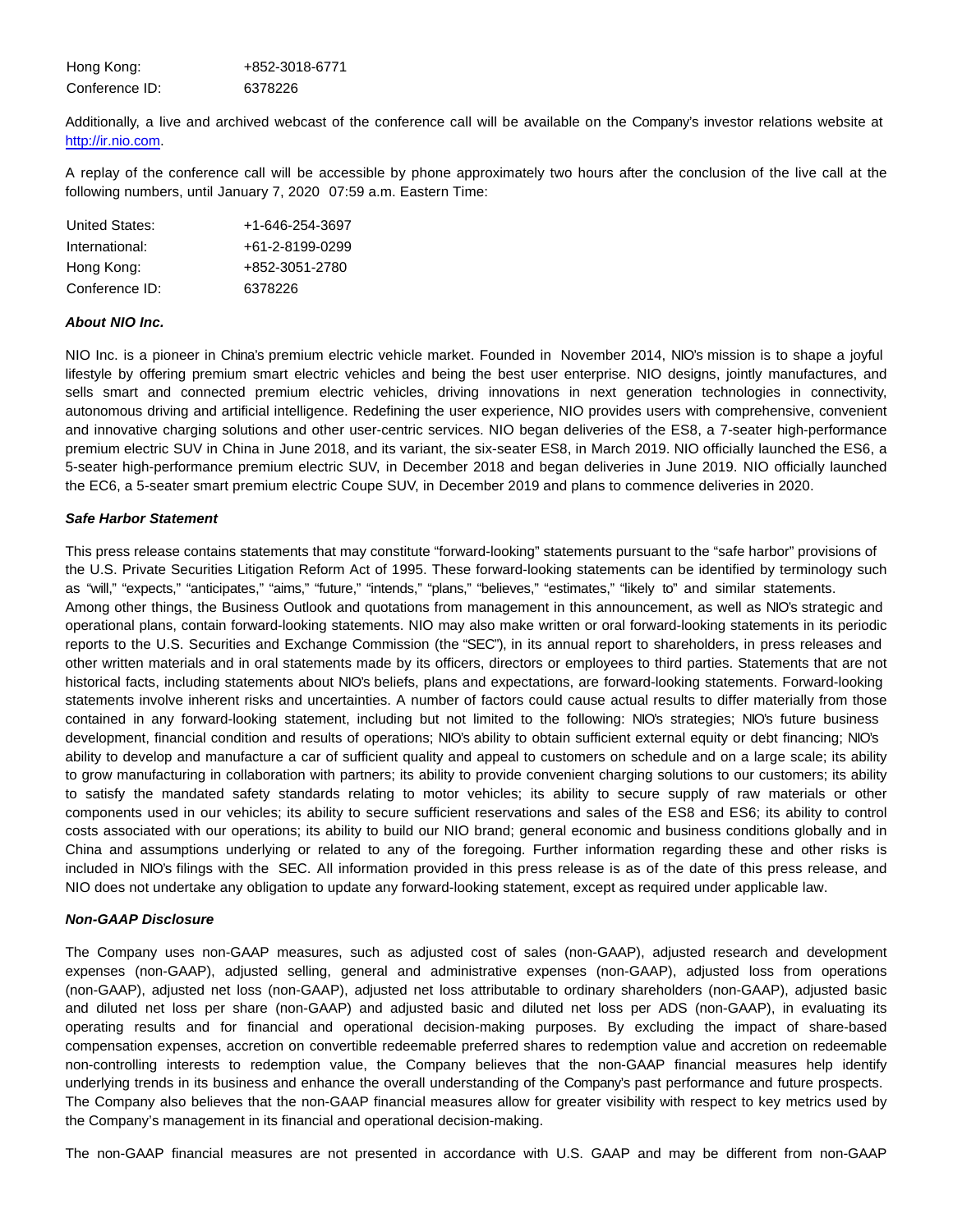methods of accounting and reporting used by other companies. The non-GAAP financial measures have limitations as analytical tools and when assessing the Company's operating performance, investors should not consider them in isolation, or as a substitute for net loss or other consolidated statements of comprehensive loss data prepared in accordance with U.S. GAAP. The Company encourages investors and others to review its financial information in its entirety and not rely on a single financial measure.

The Company mitigates these limitations by reconciling the non-GAAP financial measures to the most comparable U.S. GAAP performance measures, all of which should be considered when evaluating the Company's performance.

For more information on the non-GAAP financial measures, please see the table captioned "Unaudited Reconciliation of GAAP and Non-GAAP Results" set forth at the end of this press release.

#### **Exchange Rate**

This announcement contains translations of certain Renminbi amounts into U.S. dollars at specified rates solely for the convenience of the reader. Unless otherwise stated, all translations from Renminbi to U.S. dollars were made at the rate of RMB7.1477 to US\$1.00, the noon buying rate in effect on September 30, 2019 in the H.10 statistical release of the Federal Reserve Board. The Company makes no representation that the Renminbi or U.S. dollars amounts referred could be converted into U.S. dollars or Renminbi, as the case may be, at any particular rate or at all.

#### **Statement Regarding Preliminary Unaudited Financial Information**

The unaudited financial information set out in this earnings release is preliminary and subject to potential adjustments. Adjustments to the consolidated financial statements may be identified when audit work has been performed for the Company's year-end audit, which could result in significant differences from this preliminary unaudited financial information.

For more information, please visit: [http://ir.nio.com.](http://ir.nio.com/)

#### **Contacts:**

**NIO Inc.** Investor Relations Tel: +86-21-6908-3681 Email: [ir@nio.com](mailto:ir@nio.com)

**The Piacente Group, Inc.** Brandi Piacente Tel: +1-212-481-2050 Email: [nio@tpg-ir.com](mailto:nio@tpg-ir.com)

Ross Warner Tel: +86-10-6508-0677 Email: [nio@tpg-ir.com](mailto:nio@tpg-ir.com)

Source: NIO

#### **NIO INC.**

# **Consolidated Statements of Comprehensive Loss**

(in thousands, except for share and per share data)

|                           | December 31, 2018<br>(audited) | <b>September 30, 2019</b><br>(unaudited) | September 30, 2019<br>(unaudited)<br>(US\$) |  |
|---------------------------|--------------------------------|------------------------------------------|---------------------------------------------|--|
| <b>ASSETS</b>             |                                |                                          |                                             |  |
| Current assets:           |                                |                                          |                                             |  |
| Cash and cash equivalents | 3,133,847                      | 980,991                                  | 137,246                                     |  |
| Restricted cash           | 57,012                         | 177,744                                  | 24,867                                      |  |
| Short-term investment     | 5,154,703                      | 802,000                                  | 112,204                                     |  |
| Trade receivable          | 756,508                        | 1,269,840                                | 177,657                                     |  |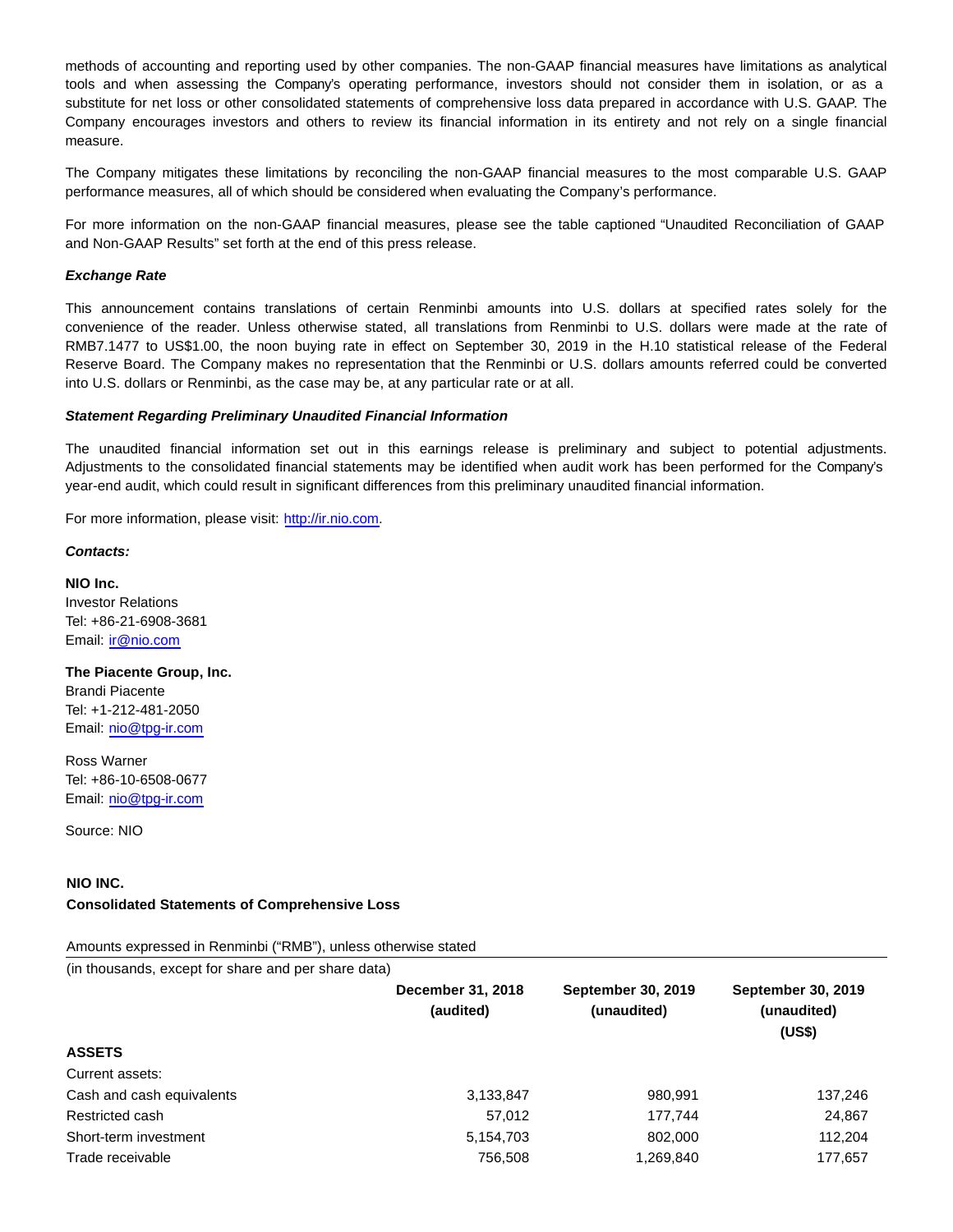| Amounts due from related parties               | 88,066     | 52,813     | 7,389     |
|------------------------------------------------|------------|------------|-----------|
| Inventory                                      | 1,465,239  | 1,815,329  | 253,974   |
| Prepayments and other current assets           | 1,514,257  | 1,911,963  | 267,493   |
| <b>Total current assets</b>                    | 12,169,632 | 7,010,680  | 980,830   |
| Non-current assets:                            |            |            |           |
| Long-term restricted cash                      | 33,528     | 38,870     | 5,438     |
| Property, plant and equipment, net             | 4,853,157  | 5,469,538  | 765,217   |
| Intangible assets, net                         | 3,470      | 2,681      | 375       |
| Land use rights, net                           | 213,662    | 210,027    | 29,384    |
| Long-term investments                          | 148,303    | 149,007    | 20,847    |
| Amounts due from related parties               | 7,970      | 7,970      | 1,115     |
| Right-of-use assets - operating lease          |            | 2,047,594  | 286,469   |
| Other non-current assets                       | 1,412,830  | 1,908,134  | 266,958   |
| <b>Total non-current assets</b>                | 6,672,920  | 9,833,821  | 1,375,803 |
| <b>Total assets</b>                            | 18,842,552 | 16,844,501 | 2,356,633 |
| <b>LIABILITIES</b>                             |            |            |           |
| <b>Current liabilities:</b>                    |            |            |           |
| Short-term borrowings                          | 1,870,000  | 1,488,045  | 208,185   |
| Trade payable                                  | 2,869,953  | 3,188,825  | 446,133   |
| Amounts due to related parties                 | 219,583    | 268,722    | 37,596    |
| Taxes payable                                  | 51,317     | 35,836     | 5,014     |
| Current portion of operating lease liabilities |            | 418,524    | 58,554    |
| Current portion of long-term borrowings        | 198,852    | 315,848    | 44,189    |
| Accruals and other liabilities                 | 3,383,681  | 3,248,884  | 454,536   |
| <b>Total current liabilities</b>               | 8,593,386  | 8,964,684  | 1,254,207 |
| Non-current liabilities:                       |            |            |           |
| Long-term borrowings                           | 1,168,012  | 7,044,832  | 985,608   |
| Non-current operating lease liabilities        |            | 1,792,108  | 250,725   |
| Other non-current liabilities                  | 930,812    | 1,150,741  | 160,995   |
| Total non-current liabilities                  | 2,098,824  | 9,987,681  | 1,397,328 |
| <b>Total liabilities</b>                       | 10,692,210 | 18,952,365 | 2,651,535 |

# **NIO INC. Consolidated Balance Sheets**

Amounts expressed in Renminbi ("RMB"), unless otherwise stated

| (in thousands, except for share and per share data) | December 31,<br>2018 | September 30,<br>2019 | September 30,<br>2019 |  |
|-----------------------------------------------------|----------------------|-----------------------|-----------------------|--|
|                                                     | (audited)            | (unaudited)           | (unaudited)<br>(US\$) |  |
| <b>MEZZANINE EQUITY</b>                             |                      |                       |                       |  |
| Redeemable non-controlling interests                | 1.329.197            | 1.423.880             | 199,208               |  |
| Total mezzanine equity                              | 1,329,197            | 1,423,880             | 199,208               |  |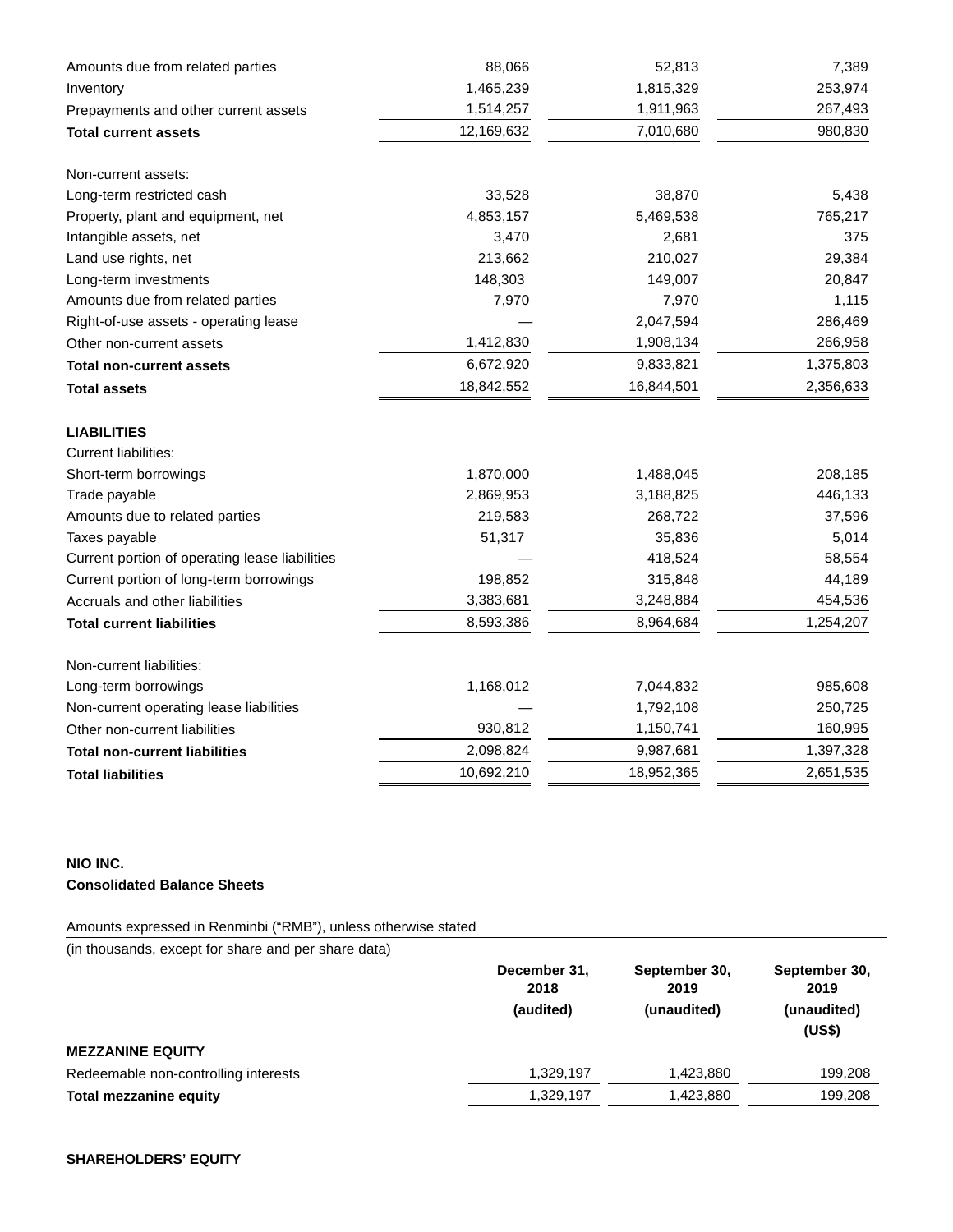| Ordinary shares                                              | 1,809        | 1.824        | 255         |
|--------------------------------------------------------------|--------------|--------------|-------------|
| Treasury shares                                              | (9, 186)     |              |             |
| Additional paid in capital                                   | 41,918,936   | 40,295,567   | 5,637,557   |
| Accumulated other comprehensive loss                         | (34, 708)    | (294, 837)   | (41, 249)   |
| Accumulated deficit                                          | (35,039,810) | (43,559,110) | (6,094,144) |
| Total NIO Inc. shareholders' equity                          | 6,837,041    | (3,556,556)  | (497, 581)  |
| Non-controlling interests                                    | (15,896)     | 24,812       | 3,471       |
| Total shareholders' equity                                   | 6,821,145    | (3,531,744)  | (494, 110)  |
| Total liabilities, mezzanine equity and shareholders' equity | 18,842,552   | 16,844,501   | 2,356,633   |

# **NIO INC. Consolidated Statements of Comprehensive Loss**

Amounts expressed in Renminbi ("RMB"), unless otherwise stated

(in thousands, except for share and per share data)

|                                     |                              | <b>Three Months Ended</b>              |               |                       |  |
|-------------------------------------|------------------------------|----------------------------------------|---------------|-----------------------|--|
|                                     | <b>September</b><br>30, 2018 | June 30, 2019<br>September<br>30, 2019 |               | September<br>30, 2019 |  |
|                                     | (unaudited)                  | (unaudited)                            | (unaudited)   | (unaudited)<br>(US\$) |  |
| Revenues:                           |                              |                                        |               |                       |  |
| Vehicle sales                       | 1,426,879                    | 1,414,533                              | 1,733,469     | 242,521               |  |
| Other sales                         | 42,694                       | 94,037                                 | 103,375       | 14,463                |  |
| <b>Total revenues</b>               | 1,469,573                    | 1,508,570                              | 1,836,844     | 256,984               |  |
| Cost of sales:                      |                              |                                        |               |                       |  |
| Vehicle sales                       | (1,488,538)                  | (1,755,017)                            | (1,850,943)   | (258, 956)            |  |
| Other sales                         | (97, 353)                    | (257, 737)                             | (207,485)     | (29, 028)             |  |
| <b>Total cost of sales</b>          | (1,585,891)                  | (2,012,754)                            | (2,058,428)   | (287, 984)            |  |
| Gross loss                          | (116, 318)                   | (504, 184)                             | (221, 584)    | (31,000)              |  |
| Operating expenses:                 |                              |                                        |               |                       |  |
| Research and development            | (1,023,435)                  | (1,300,531)                            | (1,023,193)   | (143, 150)            |  |
| Selling, general and administrative | (1,670,100)                  | (1,421,392)                            | (1, 164, 443) | (162, 912)            |  |
| <b>Total operating expenses</b>     | (2,693,535)                  | (2,721,923)                            | (2, 187, 636) | (306, 062)            |  |
| Loss from operations                | (2,809,853)                  | (3,226,107)                            | (2,409,220)   | (337,062)             |  |
| Interest income                     | 21,820                       | 46,519                                 | 28,669        | 4,011                 |  |
| Interest expenses                   | (27, 582)                    | (96, 884)                              | (103, 211)    | (14, 440)             |  |
| Share of losses of equity investees | (4,035)                      | (28, 214)                              | (38, 419)     | (5,375)               |  |
| Other income, net                   | 10,588                       | 22,600                                 | 1,067         | 149                   |  |
| Loss before income tax expense      | (2,809,062)                  | (3,282,086)                            | (2,521,114)   | (352, 717)            |  |
| Income tax expense                  | (1, 374)                     | (3,679)                                | (536)         | (75)                  |  |
| <b>Net loss</b>                     | (2,810,436)                  | (3, 285, 765)                          | (2,521,650)   | (352, 792)            |  |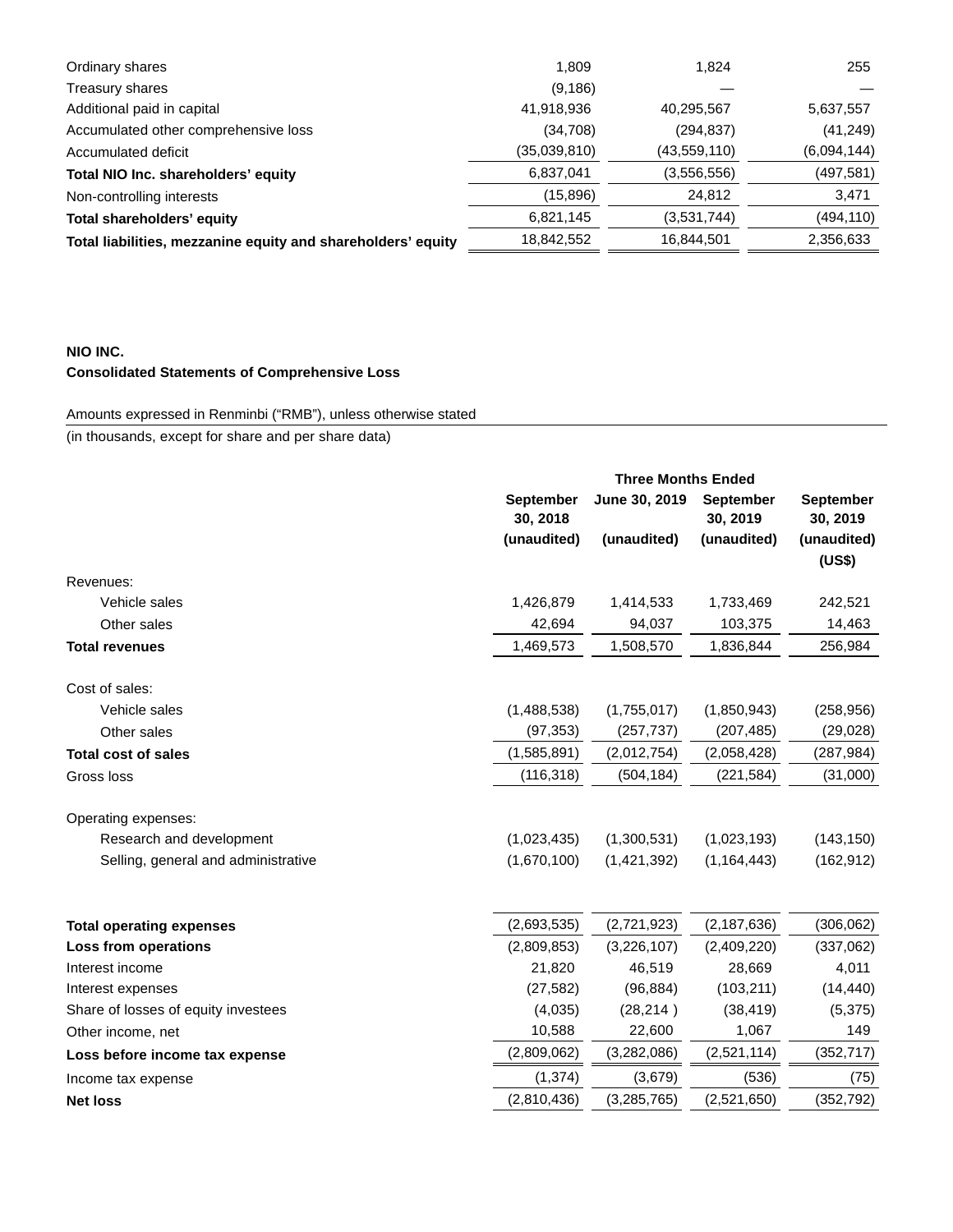| Accretion on convertible redeemable preferred shares to<br>redemption value                  | (6,923,008) |               |                         |               |
|----------------------------------------------------------------------------------------------|-------------|---------------|-------------------------|---------------|
| Accretion on redeemable non-controlling interests to redemption                              |             |               |                         |               |
| value                                                                                        |             | (31, 399)     | (31, 907)<br>(31, 561)  | (4, 464)      |
| Net (profit)/loss attributable to non-controlling interests                                  |             | 8,000         | 3,670<br>(58)           | (8)           |
|                                                                                              | (9,756,843) | (3,313,656)   | (2,553,615)             | (357, 264)    |
| Net loss attributable to ordinary shareholders of NIO Inc.                                   |             |               |                         |               |
|                                                                                              |             |               |                         |               |
| <b>Net loss</b>                                                                              | (2,810,436) | (3,285,765)   | (2,521,650)             | (352, 792)    |
| Other comprehensive (loss)/income<br>Foreign currency translation adjustment, net of nil tax |             | 95,189        | (70, 139)<br>(129, 405) | (18, 104)     |
| Total other comprehensive (loss)/income                                                      |             | 95,189        | (70, 139)<br>(129, 405) | (18, 104)     |
|                                                                                              |             |               |                         |               |
| <b>Total comprehensive loss</b>                                                              | (2,715,247) | (3,355,904)   | (2,651,055)             | (370, 896)    |
|                                                                                              |             |               |                         |               |
| Accretion on convertible redeemable                                                          |             |               |                         |               |
| preferred shares to redemption value                                                         | (6,923,008) |               |                         |               |
| Accretion on redeemable non-controlling<br>interests to redemption value                     | (31, 399)   | (31, 561)     | (31, 907)               | (4, 464)      |
| Net (profit)/loss attributable to non-                                                       |             |               |                         |               |
| controlling interests                                                                        | 8,000       | 3,670         | (58)                    | (8)           |
|                                                                                              |             |               |                         |               |
| Comprehensive loss attributable to                                                           | (9,661,654) | (3,383,795)   | (2,683,020)             | (375, 368)    |
| ordinary shareholders of NIO Inc.                                                            |             |               |                         |               |
| Weighted average number of ordinary shares used in<br>computing net                          |             |               |                         |               |
| loss per share                                                                               |             |               |                         |               |
| Basic and diluted                                                                            | 229,083,029 | 1,026,505,444 | 1,028,698,303           | 1,028,698,303 |
| Net loss per share attributable to ordinary shareholders                                     |             |               |                         |               |
| Basic and diluted                                                                            | (42.59)     | (3.23)        | (2.48)                  | (0.35)        |
| Weighted average number of ADS used in computing net<br>loss per                             |             |               |                         |               |
| share                                                                                        |             |               |                         |               |
| Basic and diluted                                                                            | 229,083,029 | 1,026,505,444 | 1,028,698,303           | 1,028,698,303 |
| Net loss per ADS attributable to ordinary shareholders                                       |             |               |                         |               |
| Basic and diluted                                                                            | (42.59)     | (3.23)        | (2.48)                  | (0.35)        |

# **NIO INC. Unaudited Reconciliation of GAAP and Non-GAAP Results**

Amounts expressed in Renminbi ("RMB"), unless otherwise stated

(in thousands, except for share and per share data)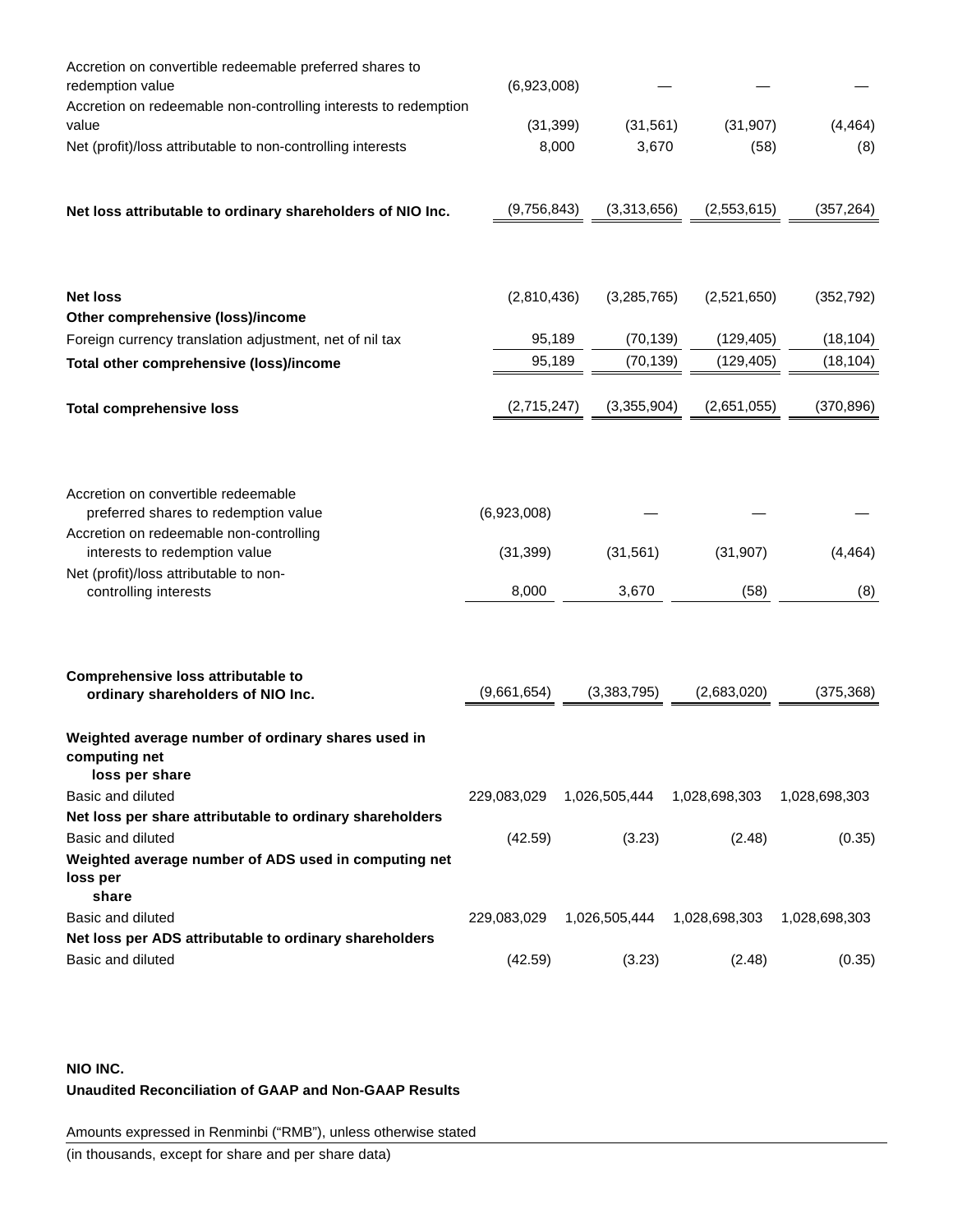|                                                                                             |               |                 | Three Months Ended September 30, 2019 |                 |                 |                 |
|---------------------------------------------------------------------------------------------|---------------|-----------------|---------------------------------------|-----------------|-----------------|-----------------|
|                                                                                             | <b>GAAP</b>   | $%$ of          | <b>Non-GAAP</b>                       | $%$ of          | <b>Non-GAAP</b> | % of            |
|                                                                                             | <b>Result</b> | <b>Total</b>    | <b>Adjustment</b>                     | <b>Total</b>    | <b>Result</b>   | <b>Total</b>    |
|                                                                                             |               | <b>Revenues</b> |                                       | <b>Revenues</b> |                 | <b>Revenues</b> |
| Share-based compensation included in cost of sales<br>and operating expenses is as follows: |               |                 |                                       |                 |                 |                 |
| Cost of sales                                                                               | (2,058,428)   | $-112.1%$       | 2,749                                 | 0.1%            | (2,055,679)     | $-112.0%$       |
| Research and development expenses                                                           | (1,023,193)   | $-55.7%$        | 19,578                                | 1.1%            | (1,003,615)     | $-54.6%$        |
| Selling, general and administrative expenses                                                | (1, 164, 443) | $-63.4%$        | 48,111                                | 2.6%            | (1, 116, 332)   | $-60.8%$        |
|                                                                                             |               |                 |                                       |                 |                 |                 |
| <b>Total</b>                                                                                | (4,246,064)   | $-231.2%$       | 70,438                                | 3.8%            | (4, 175, 626)   | $-227.4%$       |
| Loss from operations                                                                        | (2,409,220)   | $-131.2%$       | 70,438                                | 3.8%            | (2,338,782)     | $-127.4%$       |
| Net loss                                                                                    | (2,521,650)   | $-137.3%$       | 70,438                                | 3.8%            | (2,451,212)     | $-133.5%$       |
| Accretion on redeemable non-controlling interests to<br>redemption value                    | (31, 907)     | $-1.7%$         | 31,907                                | 1.7%            |                 | 0.0%            |
| Net loss attributable to ordinary shareholders of NIO<br>Inc.                               | (2,553,615)   | $-139.0%$       | 102,345                               | 5.6%            | (2,451,270)     | $-133.4%$       |
| Net loss per share attributable to ordinary<br>shareholders, basic and diluted (RMB)        | (2.48)        |                 | 0.10                                  |                 | (2.38)          |                 |
| Net loss per ADS attributable to ordinary<br>shareholders, basic and diluted (RMB)          | (2.48)        |                 | 0.10                                  |                 | (2.38)          |                 |
| Net loss per ADS attributable to ordinary<br>shareholders, basic and diluted (USD)          | (0.35)        |                 | 0.02                                  |                 | (0.33)          |                 |

|                                                                                             | Three Months Ended June 30, 2019 |                 |                   |                 |                 |                 |  |  |
|---------------------------------------------------------------------------------------------|----------------------------------|-----------------|-------------------|-----------------|-----------------|-----------------|--|--|
|                                                                                             | <b>GAAP</b>                      | $%$ of          | <b>Non-GAAP</b>   | $%$ of          | <b>Non-GAAP</b> | % of            |  |  |
|                                                                                             | <b>Result</b>                    | Total           | <b>Adjustment</b> | <b>Total</b>    | <b>Result</b>   | <b>Total</b>    |  |  |
|                                                                                             |                                  | <b>Revenues</b> |                   | <b>Revenues</b> |                 | <b>Revenues</b> |  |  |
| Share-based compensation included in cost of sales and<br>operating expenses is as follows: |                                  |                 |                   |                 |                 |                 |  |  |
| Cost of sales                                                                               | (2,012,754)                      | $-133.4%$       | 3,362             | $0.2\%$         | (2,009,392)     | $-133.2%$       |  |  |
| Research and development expenses                                                           | (1,300,531)                      | -86.2%          | 18,784            | 1.2%            | (1,281,747)     | $-85.0%$        |  |  |
| Selling, general and administrative expenses                                                | (1,421,392)                      | -94.2%          | 70,064            | 4.6%            | (1,351,328)     | $-89.6%$        |  |  |
| <b>Total</b>                                                                                | (4,734,677)                      | $-313.8%$       | 92,210            | $6.0\%$         | (4,642,467)     | $-307.8%$       |  |  |
| Loss from operations                                                                        | (3,226,107)                      | $-213.8%$       | 92,210            | $6.0\%$         | (3, 133, 897)   | $-207.8%$       |  |  |
| Net loss                                                                                    | (3,285,765)                      | $-217.8%$       | 92,210            | $6.0\%$         | (3, 193, 555)   | $-211.8%$       |  |  |
| Accretion on redeemable non-controlling interests to<br>redemption value                    | (31, 561)                        | $-2.1%$         | 31,561            | 2.1%            |                 | $0.0\%$         |  |  |
| Net loss attributable to ordinary shareholders of NIO Inc                                   | (3,313,656)                      | $-219.7%$       | 123,771           | $8.2\%$         | (3, 189, 885)   | $-211.5%$       |  |  |